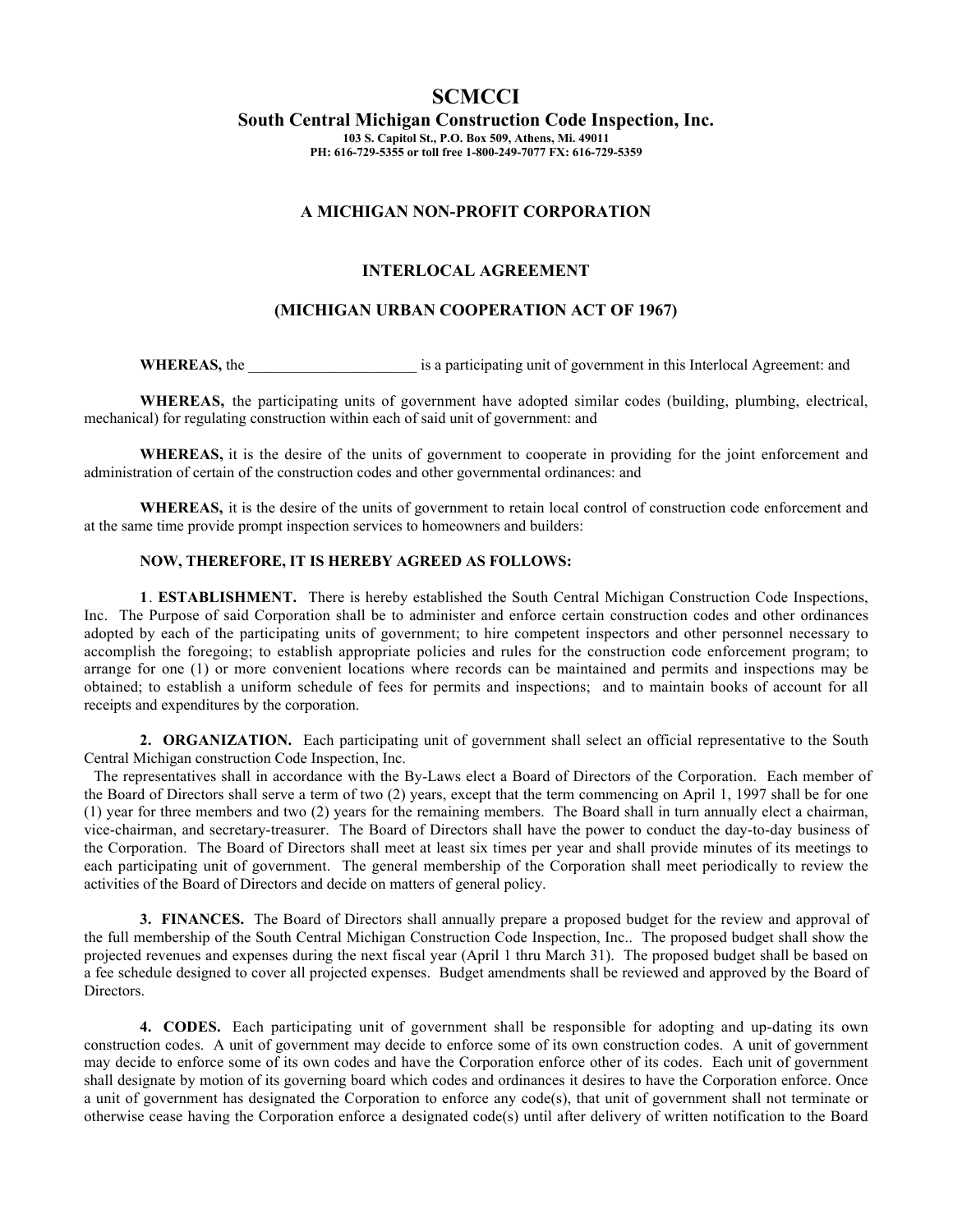of Directors at least ninety (90) days in advance of the date the Corporation is to cease enforcing the designated code(s).

**5. ENFORCEMENT.** The South Central Michigan Construction Code Inspection, Inc. shall be responsible for enforcing the various construction codes and ordinances specified by the units of government. However, any decision as to whether to institute Circuit Court action, and the cost thereof, shall be the responsibility of the individual unit of government in which the violation occurs.

**6. CONSTRUCTION BOARD OF APPEALS.** A Construction Board of Appeals shall be appointed by the Board of Directors to act for the participating units of government. The terms of the members of the Construction Board of Appeals shall be five (5) years with the first appointees having staggered terms between one (1) and five (5) years. The Construction Board of Appeals shall have such authority as is set forth in the various units of government ordinances and the authority specified in the State Construction Code Act (P.A. 230 of 1972 as amended). The Construction Board of Appeals shall establish the rules of procedure under which it operates.

**7. TERMS OF AGREEMENT.** The undersigned unit of government hereby agrees to be bound by the terms of this agreement. Each unit of government shall continue to be bound by Agreement for each year there after unless the unit of government specifically terminates its participation.

**8. TERMINATION OF MEMBERSHIP.** Termination shall be accomplished by delivery of written notification of termination to the Board of Directors at least ninety (90) days in advance of the desired termination date. No assets shall be distributed to any terminating unit of government unless the Corporation discontinues operations entirely.

**9. ADDITIONAL MEMBERS.** Any unit of government located within the State of Michigan may join in this Agreement at any time in the future. Any such future participating units of government shall join subject to the terms of this Agreement and subject to any reasonable requirements of the Corporation as to proportional financial contribution of the membership fee as set forth in the By-laws, if a unit of government joins at any time other than the beginning of the fiscal year.

**10. CONTRACTED SERVICES.** Services may be provided to nonmember units of government on a contract basis. Any such contract shall be approved by the Board of Directors, and shall be only as a temporary back-up for the purpose of vacations, illness, training, etc.. Members of the Corporation who may not be utilizing all of the Corporations services will receive the back-up service of the corporation in those areas without the additional approval of the Board.

**11. AMENDMENTS.** This Agreement may be amended at any time by unanimous agreement of all participating units of government. Any proposed amendments must be submitted to the Board of Directors for initial review and comment.

6/27/97 Amended 4/22/02 Amended 10/24/05 Amended 9/23/09 Amended 10/28/09